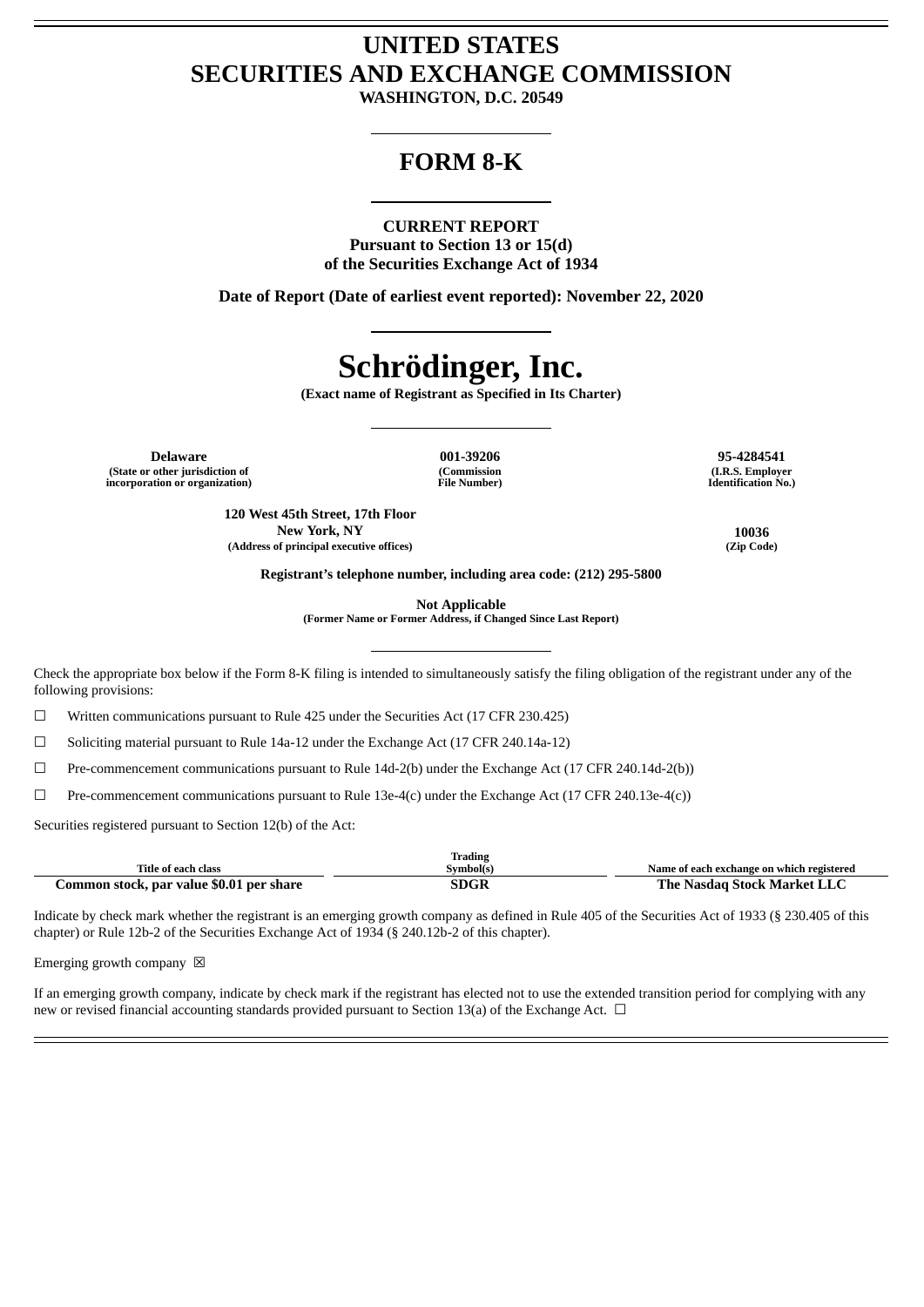#### **Cautionary Note Regarding Forward-Looking Statements**

This Current Report on Form 8-K contains forward-looking statements within the meaning of The Private Securities Litigation Reform Act of 1995 including, but not limited to those regarding the Company's (as defined below) ability to discover therapeutics under the Agreement (as defined below), the Company's ability to negotiate and enter into a separate definitive agreement with Bristol Myers Squibb for the Degrader Compounds (as defined below), the Company's ability to realize potential milestones, royalties or other payments under the Agreement and the risk that the Company may not realize the expected benefits of the Agreement. Statements including words such as "anticipate," "believe," "contemplate," "continue," "could," "estimate," "expect," "intend," "may," "might," "plan," "potential," "predict," "project," "should," "target," "will," "would" and statements in the future tense are forward-looking statements. These forward-looking statements reflect the Company's current views about its plans, intentions, expectations, strategies and prospects, which are based on the information currently available to the Company and on assumptions the Company has made. Actual results may differ materially from those described in these forward-looking statements and are subject to a variety of assumptions, uncertainties, risks and factors that are beyond the Company's control, including the Company's reliance upon third-party providers of cloud-based infrastructure to host the Company's software solutions, the Company's reliance on third party contract research organizations to assist in the discovery of development candidates, the Company's reliance on Bristol Myers Squibb to perform its obligations to develop and commercialize any development candidates discovered by the Company under the Agreement, the uncertainties inherent in drug development and commercialization, uncertainties associated with regulatory review of clinical trials and applications for marketing approvals, the impact of the COVID-19 pandemic on the Company's and Bristol Myers Squibb's business and the operation of the Agreement, as well as the other risks and uncertainties identified under the caption "Risk Factors" and elsewhere in the Company's filings and reports with the Securities and Exchange Commission, including the Quarterly Report on Form 10-Q filed with the SEC on November 12, 2020, as well as the Company's future filings and reports. Any forward-looking statements contained in this Current Report on Form 8-K speak only as of the date hereof. Except as required by law, the Company undertakes no duty or obligation to update any forward-looking statements contained herein as a result of new information, future events, changes in expectations or otherwise.

#### **Item 1.01 Entry into a Material Definitive Agreement.**

On November 22, 2020, Schrödinger, Inc. (the "Company") entered into an exclusive, worldwide collaboration and license agreement (the "Agreement") with Bristol-Myers Squibb Company ("Bristol Myers Squibb"), pursuant to which the Company and Bristol Myers Squibb agreed to collaborate in the discovery, research and pre-clinical development of small molecule compounds (other than protein-degrader compounds) for biological targets in the oncology, neurology and immunology therapeutic areas.

*Research and Development*. Under the Agreement, during a limited research term, the Company will be responsible, at its own cost and expense, for the discovery of small molecule compounds (other than protein-degrader compounds) directed to five specified biological targets ("Licensed Collaboration Compounds") pursuant to a mutually agreed research plan for each such target. The initial specified targets include HIF-2 alpha and SOS1/KRAS, which the Company refers to as its SDGR4 program and SDGR5 program, respectively. Once the Company has discovered or identified a Licensed Collaboration Compound for a target that meets specified, mutually-agreed criteria (as determined by the collaboration's joint steering committee) or upon Bristol Myers Squibb's selection of a Licensed Collaboration Compound as a development candidate (a "Development Candidate"), Bristol Myers Squibb will be solely responsible for the further pre-clinical and clinical development,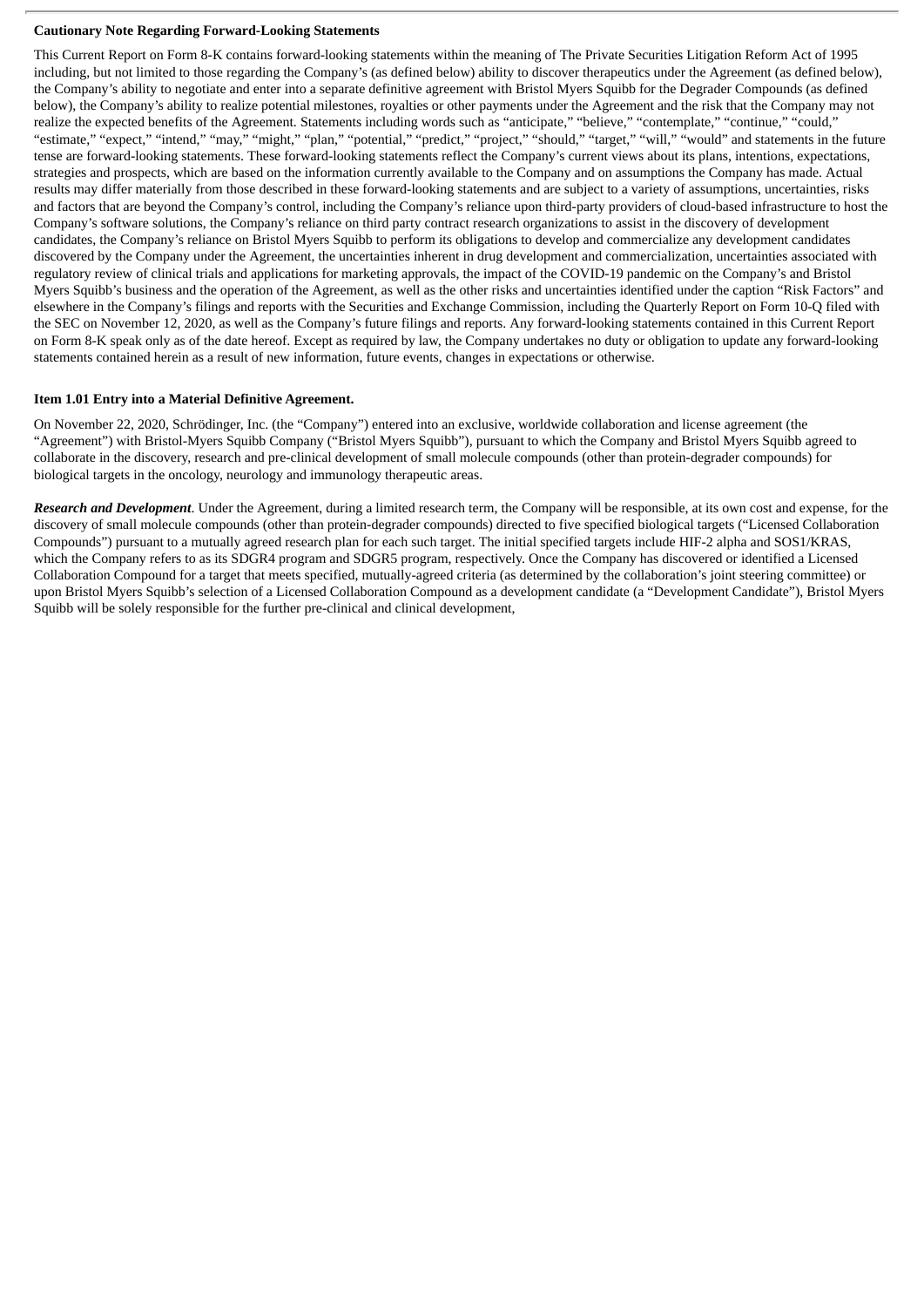manufacturing and commercialization of such Development Candidate at its own cost and expense. The research term will end on the earlier of four years or until the Company has delivered a Development Candidate for each specified target. The Company may elect to extend the research term for a limited period of time to deliver a Development Candidate for a given target. In addition, the parties may mutually agree to extend the initial research term for an additional year. Under the Agreement, Bristol Myers Squibb has agreed to use commercially reasonable efforts to develop, seek and obtain regulatory approval for, and commercialize at least one product that contains a Licensed Collaboration Compound (a "Licensed Collaboration Product") for each target in each of the United States, Japan and the European Union. The research component of the collaboration will be overseen by a joint steering committee comprised of an equal number of representatives from each of the Company and Bristol Myers Squibb. In addition to the initial specified targets, the parties have also agreed on a list of four reserved targets. Bristol Myers Squibb may replace one of the initial specified targets with a reserved target during a limited substitution period in the research term.

*Exclusive License*. Pursuant to the Agreement, for a given target, the Company granted to Bristol Myers Squibb an exclusive license, with the right to grant sublicenses, under certain patent rights, know-how and materials controlled by the Company to clinically develop, manufacture, use, sell, offer for sale, export and import and otherwise exploit, and have others do the same, any compound, molecule or product for such target throughout the world.

*Intellectual Property*. Under the terms of the Agreement, each party will own the entire right, title and interest in and to all know-how and patent rights first made or invented solely by the employees or consultants of such party in the course of the collaboration; provided that Bristol Myers Squibb has agreed to assign to the Company all of its rights, title and interest in any know-how and patent rights in any inventions that relate to the Company's physics-based computational, software platform. The parties will jointly own all rights, title and interests in and to all know-how and patent rights first made or invented jointly by employees or consultants of the parties in the course of the collaboration.

Bristol Myers Squibb has the right but not the obligation to file, prosecute, maintain and defend any product-specific patents licensed by the Company to Bristol Myers Squibb under the Agreement. Bristol Myers Squibb will be required to bear the full cost and expenses of filing, prosecuting, maintaining and defending any such patents it chooses to file, prosecute, maintain or defend. If Bristol Myers Squibb determines not to prosecute or defend any such patent, the Company may do so at its own expense.

*Financial Terms*. Under the terms of the Agreement, Bristol Myers Squibb agreed to pay to the Company an initial upfront fee payment of \$55 million. The Company also is entitled to receive up to \$2.7 billion in total milestones across all potential targets. Such milestones consist of up to \$585 million in total milestones per oncology target, including \$360 million in the aggregate for certain specified research, development and regulatory milestones and \$225 million in the aggregate for certain specified commercial milestones, as well as up to \$482 million in total milestones per neurology and immunology target, including \$257 million in the aggregate for certain specified research, development and regulatory milestones and \$225 million in the aggregate for certain specified commercial milestones.

The Company is also entitled to a tiered percentage royalty on annual global net sales of Licensed Collaboration Products ranging from mid-single digits to low-double digits, subject to certain specified reductions. Royalties are payable by Bristol Myers Squibb on a Licensed Collaboration Product-by-Licensed Collaboration Product and country-by-country basis until the later of the expiration of the last valid claim of certain specified patent rights covering the Licensed Collaboration Product in such country, expiration of all applicable regulatory exclusivities in such country for such Licensed Collaboration Product and the tenth anniversary of the first commercial sale of such Licensed Collaboration Product in such country.

*Degrader Compounds*. The Agreement excludes any activities relating to protein-degrader compounds ("Degrader Compounds"). However, under the terms of the Agreement, for a limited period of time after the execution of the Agreement, the Company and Bristol Myers Squibb agree to negotiate a separate definitive agreement pursuant to which the Company will agree to license to Bristol Myers Squibb the right to conduct research, development and commercialization activities with respect to Degrader Compounds for the targets under the Agreement. The terms of such separate agreement relating to Degrader Compounds, including separate financial terms due to the Company in the event a Degrader Compound is developed and commercialized by Bristol Myers Squibb, are intended to be consistent with certain, limited terms and conditions for the Degrader Compounds described in the Agreement and such other terms and conditions as the Company and Bristol Myers Squibb may mutually agree.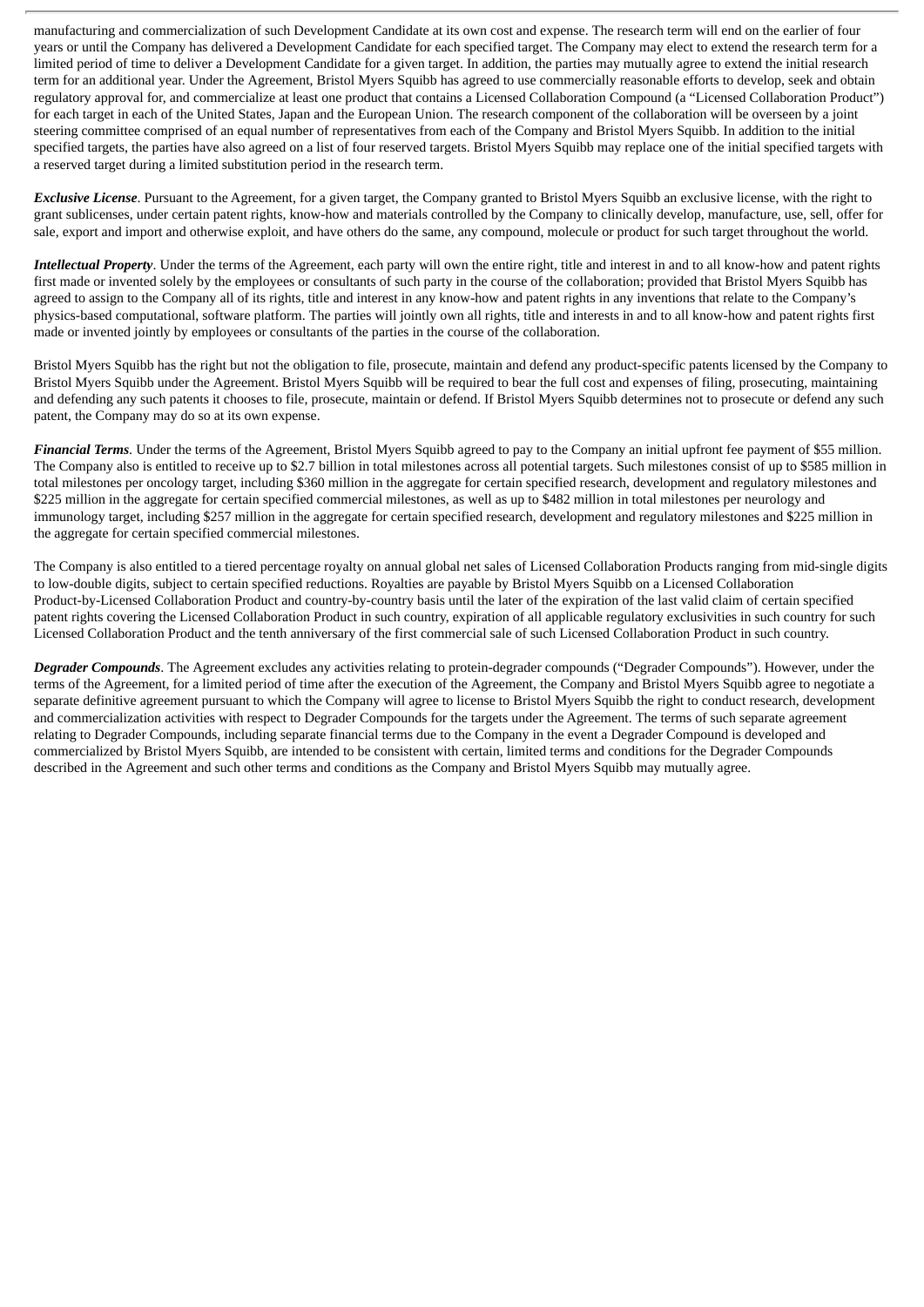*Exclusivity*. On a target-by-target basis, during the term of the Agreement for a given target, the Company is prohibited from clinically developing or commercializing, itself or with a third party, any nucleic acid, antibody, biologic, compound, small molecule or other molecule, or any product that contains the foregoing, that specifically modulates as its primary mechanism of action such target, or is designed to specifically modulate such target. Such prohibition encompasses both the initial specified targets listed as of the effective date of the Agreement and those targets on the reserved target list for the limited substitution period.

*Termination*. Unless earlier terminated, the Agreement will expire on a Licensed Collaboration Product-by-Licensed Collaboration Product and country-by-country basis on the expiration of the applicable royalty term for such Licensed Collaboration Product in such country and in its entirety upon expiration of the last royalty term for the last Licensed Collaboration Product. Either party may terminate the Agreement earlier upon an uncured material breach of the Agreement by the other party on a target-by-target basis, or upon the occurrence of certain events of insolvency of the other party. Additionally, Bristol Myers Squibb may terminate the agreement for any or no reason, in its entirety or on a target-by-target basis, upon specified written notice to Company. Bristol Myers Squibb may also terminate the Agreement on a target-by-target basis for safety reasons. The Company may terminate the Agreement on a target-by-target basis to the extent Bristol Myers Squibb commences or participates in challenging certain patents licensed by the Company to Bristol Myers Squibb under the Agreement.

In the event that Bristol Myers Squibb terminates the Agreement at will, or if the Company terminates for a breach, insolvency or patent challenge by Bristol Myers Squibb, the Company is entitled to certain reversionary rights with respect to certain compounds and products for the applicable terminated target(s).

In the event that Bristol Myers Squibb has the right to terminate the Agreement, in whole or with respect to a particular target, upon the Company's uncured material breach or an event of insolvency with respect to the Company, then in lieu of so terminating, Bristol Myers Squibb has the right to elect to the have the Agreement continue in full force and effect; provided that all royalties and milestones thereafter payable by Bristol Myers Squibb to the Company with respect to such applicable target(s) shall be reduced by 50%.

The foregoing description of certain terms of the Agreement does not purport to be complete and is qualified in its entirety by reference to the full text of the Agreement, a copy of which the Company intends to file as an exhibit to its Annual Report on Form 10-K for the fiscal year ending December 31, 2020.